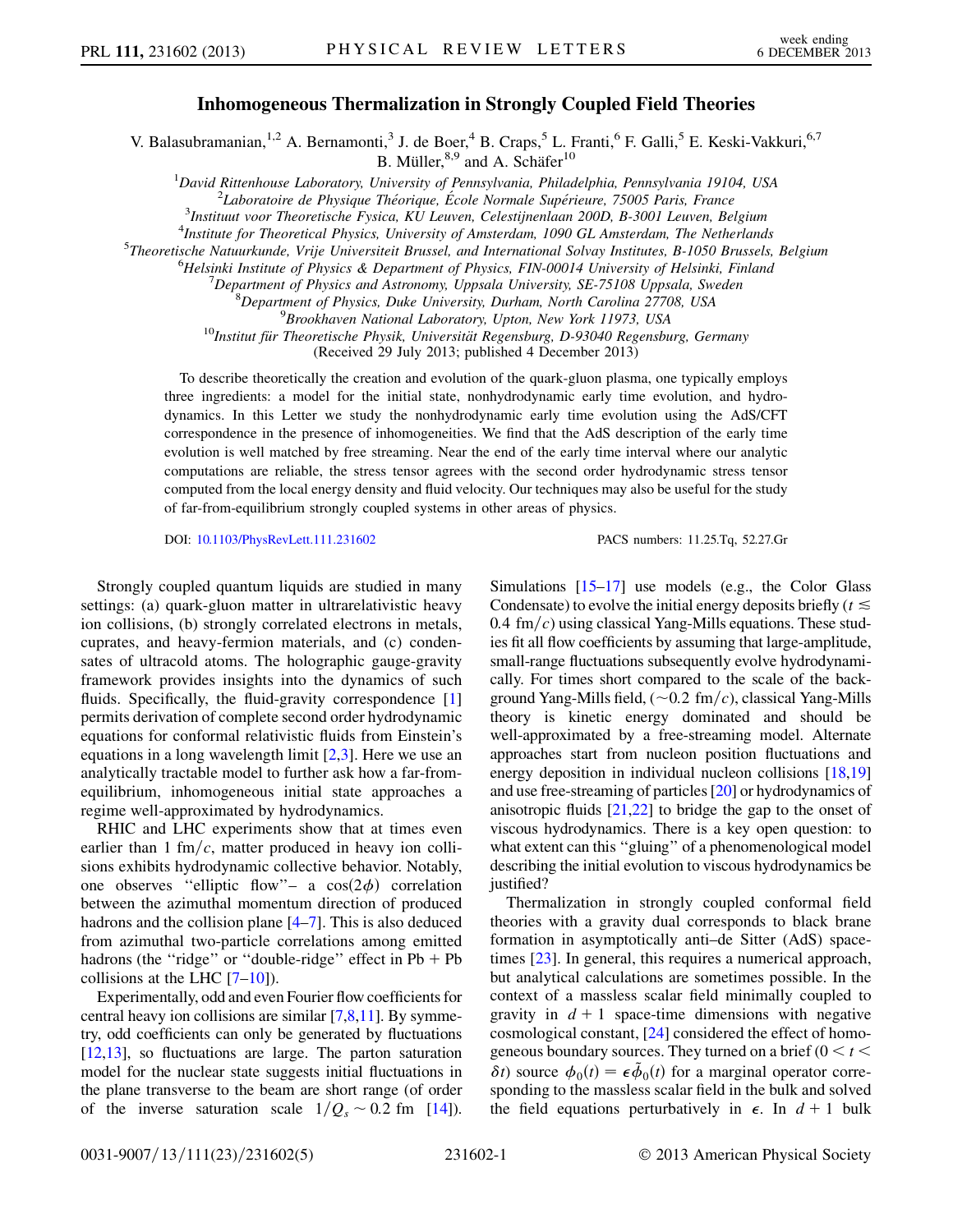dimensions and to second order in  $\epsilon$ , they found the AdS-Vaidya metric

<span id="page-1-1"></span>
$$
ds^{2} = -\left(r^{2} - \frac{M(v)}{r^{d-2}}\right)dv^{2} + 2dvdr + r^{2}d\vec{x}^{2} + \mathcal{O}(\epsilon^{4}),
$$
 (1)

where  $M(v)$  vanishes for  $v < 0$  and is otherwise of order  $\epsilon^2/(\delta t)^d$  (we have set  $R_{\text{AdS}} = 1$ ). For odd d, M is constant for  $v > \delta t$  and the geometry describes a black brane with temperature  $\sim \epsilon^{2/d}/\delta t$ . This space-time describes a shell of null dust falling in from the AdS boundary to form a black brane. At the boundary, the Eddington-Finkelstein coordinate  $\nu$  coincides with the field theory time  $t$ . Figure [1](#page-1-0) shows a schematic representation. The weak-field approximation considers injection times short compared to the inverse temperature of the black brane to be formed.

Naive perturbation theory in  $\epsilon$  is reliable for  $v \ll 1/T$ , but diverges for  $v \gg 1/T$ . A resummed perturbation theory can be defined by expanding around the AdS-Vaidya geometry [\(1\)](#page-1-1) rather than AdS, i.e., by working exactly in  $M(v)$  and perturbatively in all other occurrences of  $\epsilon$  [[24\]](#page-4-19). (This is analogous to absorbing temperature-dependent masses in propagators in thermal perturbation theory.) This approach is technically more complicated, but it was shown in [[24](#page-4-19)] that resummed perturbation theory is reliable everywhere outside the event horizon. For late times ( $v \gg 1/T$ ), observables decay exponentially to their thermal values, with relaxation times of order of the inverse temperature.

In the AdS-Vaidya model thermalization proceeds at the speed of light [\[25](#page-4-20)[–28\]](#page-4-21), at least for the range of length scales studied in [\[27](#page-4-22)[,28\]](#page-4-21). (For  $d > 2$ , thermalization happens at a smaller speed on length scales larger than the inverse temperature [[29](#page-4-23)].) However, the initial state of heavy ion collisions has strong asymmetries between longitudinal and transverse pressures (strong longitudinal gauge fields may even make the former negative initially), and large transverse density. The effect of the pressure anisotropy was studied assuming longitudinal boost invariance and transverse homogeneity in [[30](#page-4-24)–[32\]](#page-4-25), where it was found that hydrodynamic behavior is reached on time

<span id="page-1-0"></span>

FIG. 1. A schematic representation of the dynamical collapse process first studied in [\[24\]](#page-4-19).

scales  $\sim$  0.3–0.5 fm/c for many different initial conditions. This ''hydroization'' is not equivalent to complete thermalization because viscous hydrodynamic behavior at early times in a boost invariant expansion implies a large pressure anisotropy and thus strong deviation from local thermal equilibrium. Here, we instead analyze how the approach to hydrodynamic behavior is affected by local density fluctuations.

In a companion paper [\[33\]](#page-4-26), we generalize the construction of [[24](#page-4-19)] to an inhomogeneous scalar field source that turns on at some time. As in  $[24]$ , we solve the equations of motion perturbatively in the amplitude of the scalar field boundary value, now allowed to depend on the spatial coordinates. For analytical control we make the simplifying assumption (suggested in  $[24]$ ) that the scale of spatial variations is large compared with all other scales. (In a heavy ion context, this assumption is not justified for fluctuations at a scale  $1/Q_s$ , which is smaller than the inverse temperature, so some extrapolation will be needed to make contact with those.) As in [\[24\]](#page-4-19), a four-dimensional bulk space-time is technically simpler than the fivedimensional one. Since in heavy ion collisions azimuthal anisotropies are studied in the directions transverse to the beam, a four-dimensional bulk geometry may not constitute a serious limitation. More realistic models would involve nearly boost invariant geometries or colliding inhomogeneous shock waves, but for computational tractability these will not be studied here. To simplify further, we consider the simplest case—an asymptotically  $AdS<sub>4</sub>$  geometry with inhomogeneities along one spatial direction.

Specifically, we construct the bulk solution for the scalar field and the metric up to second order in the amplitude of the source that drives the gravitational collapse and up to fourth order in the gradient expansion. For instance, up to second order in the amplitude of the source  $\varphi(v, x)$  and up to fourth order in spatial gradients, solving the coupled equations of motion for the metric and scalar field  $\phi$  gives

$$
\phi = \varphi(v, x) + \frac{\dot{\varphi}(v, x)}{r} + \frac{\varphi''(v, x)}{2r^2} + \frac{\int_{-\infty}^{v} d\tau \varphi''''(\tau, x)}{8r^3} + \cdots
$$
\n(2)

Similar expressions can be obtained for other metric components. Our solutions are reliable for times  $\nu$  short compared to the inverse local temperature  $T(x)$  (of the black brane to be formed) and local scales of variation  $L(x)$  large compared to the inverse temperature,  $v \ll 1/T(x) \ll$  $L(x)$ . From these solutions, we extract the expectation value of the boundary energy-momentum tensor, and study its time evolution after the inhomogeneous energy injection. Specifically,  $\langle T_{\alpha\beta} \rangle \sim g_{(3)\alpha\beta}$ , where  $g_{(3)}$  is the  $1/r$ coefficient of the bulk metric in Fefferman-Graham coordinates. For instance, up to second order in the amplitude expansion and in the derivative expansion,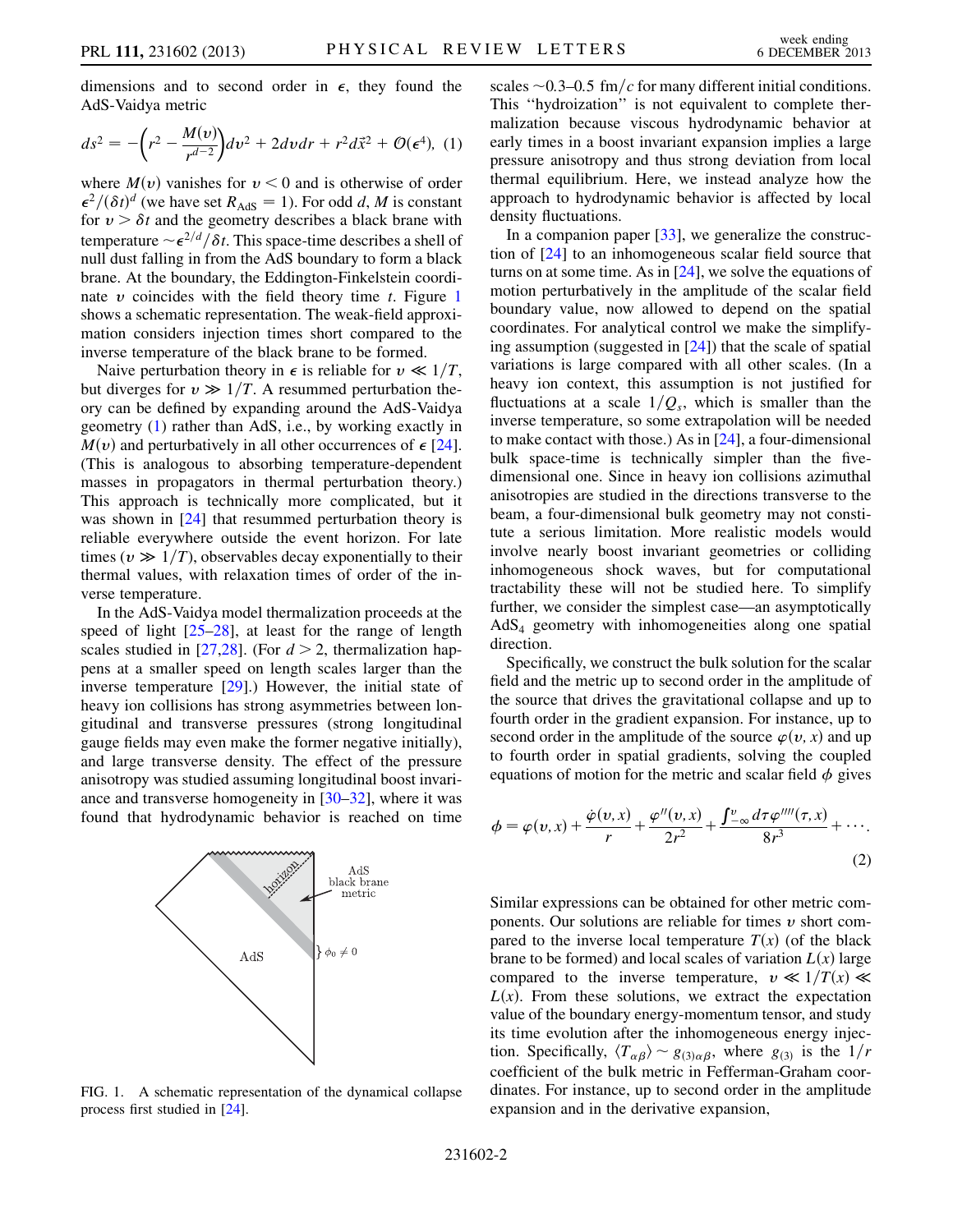$$
T_{tt}(t, x) = -\frac{1}{16\pi G_N} \left\{ \frac{1}{2} \int_{-\infty}^{t} d\tau \left[ 2\dot{\varphi}(\tau, x)\ddot{\varphi}(\tau, x) - (\dot{\varphi}'(\tau, x))^2 - 4\dot{\varphi}(\tau, x)\dot{\varphi}''(\tau, x) + 2\ddot{\varphi}(\tau, x)\varphi''(\tau, x) + 2\ddot{\varphi}'(\tau, x)\varphi'(\tau, x) + 2\frac{\partial}{\partial x} \int_{-\infty}^{\tau} ds \left[ \dot{\varphi}(s, x)\ddot{\varphi}'(s, x) - \int_{-\infty}^{s} dw\ddot{\varphi}'(w, x)\ddot{\varphi}(w, x) \right] \right] \}.
$$
 (3)

To compute the evolution for later times, a resummation of perturbation theory would be required, but this is beyond the scope of the present work, in which we restrict ourselves to the early-time evolution. From the energymomentum tensor, we compute the local velocity  $V(t, x)$ (i.e., the velocity relative to the lab frame of the local rest frame in which the stress-tensor becomes diagonal), as well as the energy density  $\varepsilon(t, x)$  and pressure components  $p_x(t, x)$ ,  $p_y(t, x)$  in the local rest frame.

In order to study the energy-momentum tensor in more detail, we use a Gaussian profile in the laboratory frame to mimic the time dependence of the source,  $\varphi(t, x) =$  $\epsilon u(x) \exp[-(t-\nu)^2/\sigma^2]$ : when  $t-\nu$  is larger than a few  $\sigma$ , a time which can be identified with the injection time  $\delta t$ , the scalar source can be considered to vanish for all practical purposes. We consider the simple case where the spatial profile  $u(x)$  has the form of a Gaussian with a homogeneous background,  $u(x) = 1 + \exp(-\mu^2 x^2)$ . homogeneous background,  $u(x) = 1 + \exp(-\mu^2 x^2)$ . (More general combinations of Gaussians and background are studied in [\[33\]](#page-4-26).) Our results for the energy density in the local rest frame and for the local velocity are shown in Fig. [2.](#page-2-0) In order to gain some insight into these results, we next compare them with the evolution of the energymomentum tensor in a free-streaming model as well as in hydrodynamics.

<span id="page-2-1"></span>Our free streaming model is obtained by assuming that the distribution is massless noninteracting dust, composed of particles moving at the speed of light. In terms of the phase space distribution  $f(t, \vec{x}, k)$ , the components of the stress-energy tensor are given by

$$
T^{\alpha\beta}(t,\vec{x}) = \int d^2k \frac{k^{\alpha}k^{\beta}}{k^0} f(t,\vec{x},\vec{k}).
$$
 (4)

If we assume the phase space distribution at  $t = 0$  to have the factorized form  $f(\vec{x}, \vec{k}) = n(\vec{x})F(\vec{k}) = n(x)F(k)$ , then at a later time

$$
f(t, \vec{x}, \vec{k}) = n(\vec{x} - \vec{v}t)F(\vec{k}) = n(x - v_xt)F(k),
$$
 (5)

where  $\vec{v} = \vec{k}/k^0$  is the particle velocity, and  $F(k)$  only appears in [\(4\)](#page-2-1) in an overall normalization factor. We choose  $n(x)$  such that just after the energy injection has ended, the energy density in the laboratory frame coincides with the energy density we computed using AdS/CFT, and

<span id="page-2-0"></span>

FIG. 2 (color online). The energy density in the local rest frame  $\varepsilon = p_x + p_y$  (rescaled by  $16\pi G_N$ ) and the plasma local velocity *V* for the solution with  $\nu = 0.5$ ,  $\sigma^2 = 0.1$ ,  $\mu = 0.01$ , and  $\epsilon = 0.005$ . As time increases,  $\epsilon$  decreases in the region around  $x = 0$  and increase for large |x|, while the velocity curves depart from the  $x$  axis.

we compare the pressure anisotropies in the local rest frame in Fig. [3.](#page-2-2)

Given the local velocity  $V(t, x)$  and the energy density in the local rest frame  $\varepsilon(t, x)$ , we can ask what the stresstensor would be if (first or second order) hydrodynamics

<span id="page-2-2"></span>

FIG. 3 (color online). Comparison of the pressure anisotropies (rescaled by  $16\pi G_N$ ): AdS/CFT result in solid line, free streaming curves in dashed, second order hydrodynamics in dotted lines. The times plotted are shorter than those in Fig. [2](#page-2-0) to ensure that the corrections to  $p_x$  and  $p_y$  coming from higher orders in the derivative expansion are negligible compared to the pressure anisotropies.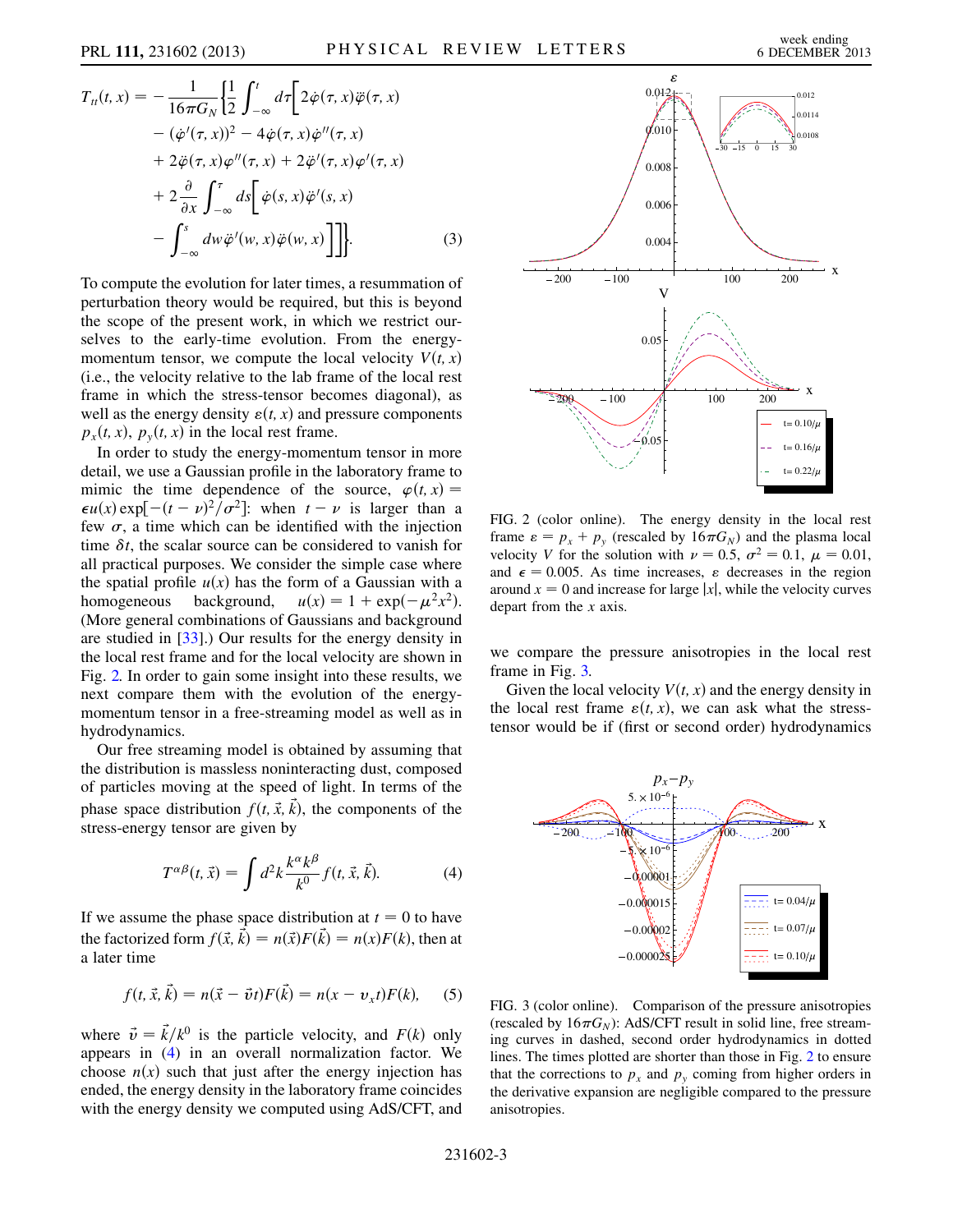were valid at a given time *t*. Agreement with the stress tensor we computed using AdS/CFT would be a necessary condition for the validity of a (first or second order) hydrodynamical description from time t onwards. First order hydrodynamics requires the equation of state and the shear and bulk viscosities, which were obtained in [[1,](#page-4-0)[34](#page-4-27)] for the three-dimensional CFT under consideration. The firstorder hydrodynamical stress tensor reads

$$
T_{\text{viscous}}^{\alpha\beta} = (\varepsilon + p_{\text{ideal}})u^{\alpha}u^{\beta} + p_{\text{ideal}}\eta^{\alpha\beta} + \Pi_{(1)}^{\alpha\beta}.
$$
 (6)

Here,  $p_{\text{ideal}} = \varepsilon/2$  and  $u^{\alpha}$  is the local three-velocity of the fluid [which we determine from  $V(t, x)$ ]. The first order viscous contributions to the energy-momentum tensor in flat three-dimensional space are given by [\[1](#page-4-0)]

$$
\Pi^{\alpha\beta}_{(1)} \equiv -2\eta\sigma^{\alpha\beta} - \zeta\theta P^{\alpha\beta},\tag{7}
$$

where  $P^{\alpha\beta} \equiv u^{\alpha}u^{\beta} + \eta^{\alpha\beta}$  is the projector onto space in the local fluid rest frame,

$$
\sigma^{\alpha\beta} \equiv P^{\alpha\rho} P^{\beta\sigma} \bigg( \partial_{(\rho} u_{\sigma)} - \frac{1}{2} P_{\rho\sigma} \theta \bigg) \tag{8}
$$

is the fluid shear tensor, and  $\theta \equiv \partial_{\rho} u^{\rho}$  is the expansion. The shear viscosity  $\eta$  and bulk viscosity  $\zeta$  are [\[1](#page-4-0),[34](#page-4-27)]

$$
\eta = \frac{1}{16\pi G_N} \left(\frac{4}{3}\pi T\right)^2, \qquad \zeta = 0,
$$
 (9)

where we define a local "temperature"  $T(t, x)$  by using the thermodynamic relation that would be valid in equilibrium in the local rest frame,

$$
\varepsilon = \frac{2}{16\pi G_N} \left(\frac{4}{3}\pi T\right)^3. \tag{10}
$$

Using these ingredients, we have computed in [\[33\]](#page-4-26) the pressure anisotropy in first order hydrodynamics. While qualitatively in agreement with our AdS/CFT results, it is too large to be in good quantitative agreement, so we conclude that first order hydrodynamics is not applicable in the early time window we can study [\[33\]](#page-4-26).

<span id="page-3-0"></span>Second order hydrodynamics for relativistic conformal fluids was derived in  $[2,3]$  $[2,3]$  $[2,3]$ , providing a nonlinear generalization of Müller-Israel-Stewart theory. The second order contribution to the dissipative part of the stress tensor is

$$
\Pi^{\alpha\beta}_{(2)} = \eta\tau_{\Pi}\bigg[\langle D\sigma^{\alpha\beta\rangle} + \frac{1}{2}\sigma^{\alpha\beta}\theta\bigg] + \cdots, \qquad (11)
$$

where  $\langle \rangle$  denotes the transverse traceless part [\[2](#page-4-1)], and  $+ \cdots$ refers to terms that are not relevant here, as they either contain the Riemann or the Ricci tensor or terms that vanish for irrotational flow. In  $(11)$  $(11)$  $(11)$  D is the directional derivative along the 3-velocity,  $D \equiv u^{\mu} \partial_{\mu} = -u_t \partial_t +$  $u_x \partial_x$ , and the new parameter  $\tau_{\Pi}$  is the relaxation time for shear stress. For a strongly coupled conformal fluid it depends on harmonic numbers  $[35]$  $[35]$  $[35]$ , in 2 + 1 dimensions

$$
\tau_{\Pi} = \frac{3}{4\pi T} \left[ 1 + \frac{1}{3} \operatorname{harmonic} \left( -\frac{1}{3} \right) \right].
$$
 (12)

A short calculation yields the hydrodynamic pressure anisotropy

$$
p_x^{(\text{H})} - p_y^{(\text{H})} = 2\eta \left[ -\theta + \tau_\text{II} \left( D\theta + \frac{1}{2} \theta^2 \right) \right]. \tag{13}
$$

The pressure anisotropies obtained from second order hydrodynamics are compared to those from AdS/CFT and from free-streaming in Fig. [3.](#page-2-2) Throughout the time period in which we can trust our holographic solution free-streaming provides an excellent description of our holographic results. At the end of this time period, there is also consistency with second order viscous hydrodynamics. We are not able to make predictions for later times and cannot exclude the possibility that the holographic solution might again deviate from that of local viscous hydrodynamics at some later time. However, our results are fully compatible with the assumption that initial free streaming behavior turns into local hydrodynamic one within times smaller than  $1/T$ .

The reader may wonder why free streaming can reproduce the behavior of a strongly coupled gauge theory for any length of time. We do not have a complete answer to this question, but it is tempting to speculate that the shorttime behavior of the stress-energy tensor is dominated by the singular behavior of the two-point correlation function of components of the stress-energy tensor. In a conformal theory, the correlation functions have a power-law dependence on the invariant space-time distance and diverge on the light cone. This suggests that free streaming of massless ''particles''may reproduce the short-time behavior of these correlation functions [[36](#page-4-29)].

In summary, we have investigated the evolution of the local pressure anisotropy in a strongly coupled field theory beginning from a spatially inhomogeneous, far offequilibrium initial state. The anisotropy can be well described at early times by a free-streaming model. Towards the end of the early time window we can study, the stress tensor is consistent with the second order hydrodynamic stress tensor computed from the local energy density and fluid velocity. Our results are complementary to those of [[32](#page-4-25)], who investigated the approach to hydrodynamics for a spatially homogeneous, but longitudinally expanding fluid. Taken together, these two results suggest that free streaming followed by second order viscous hydrodynamics may provide a valid description of the space-time evolution of the stress energy tensor in strongly coupled conformal gauge theories over the entire history. This would justify the standard approach to early time evolution of partonic matter in relativistic heavy ion collisions. However, given the very short time window our methods allow us to describe, more work is required to confirm whether the early-time agreement with second order hydrodynamics that we find is accidental or really signals the onset of a hydrodynamic regime. Specifically, we cannot